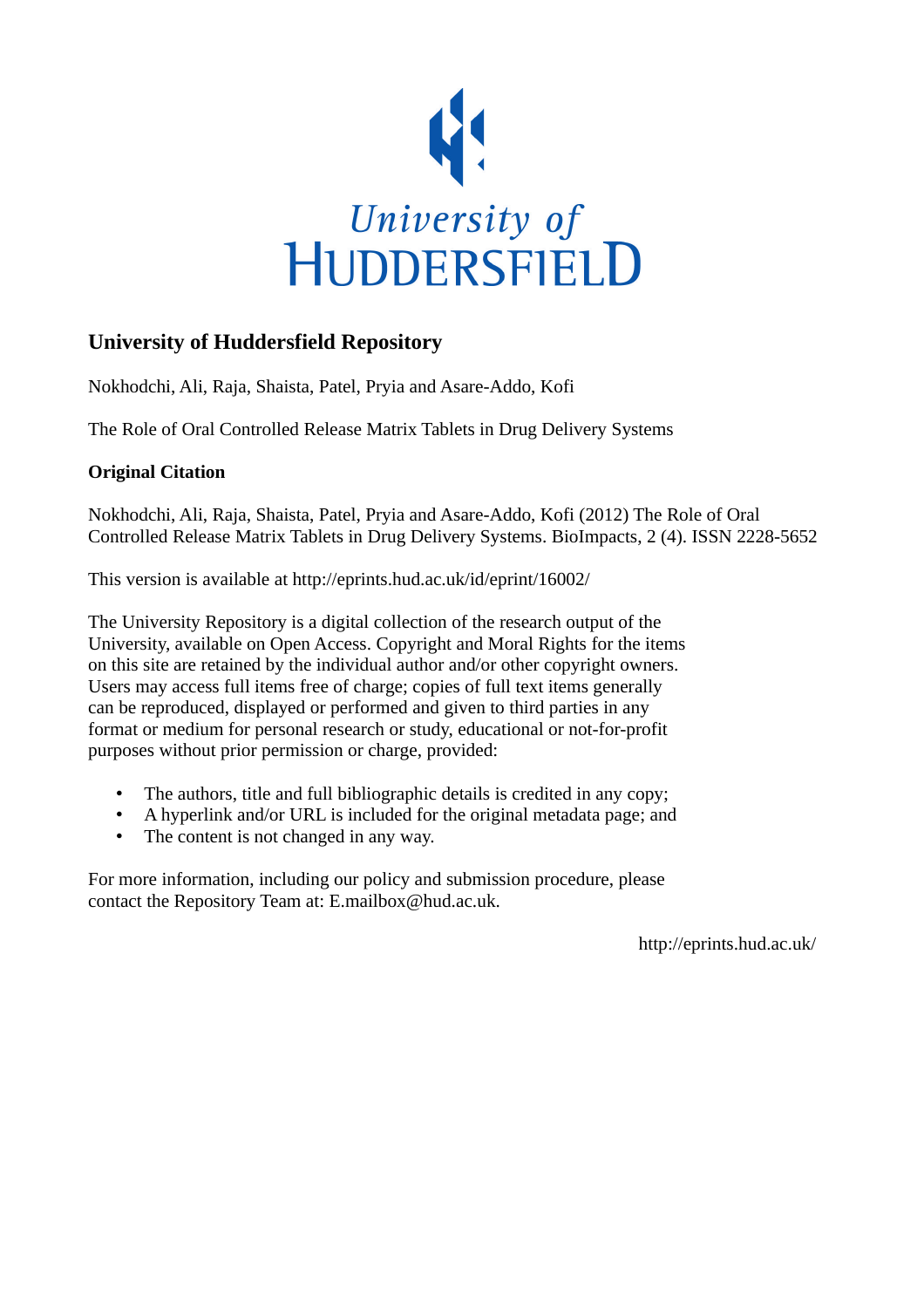

# **The Role of Oral Controlled Release Matrix Tablets in Drug Delivery Systems**

# **Ali Nokhodchi1 , Shaista Raja<sup>1</sup> , Pryia Patel<sup>1</sup> , Kofi Asare-Addo<sup>2</sup>**

*1 Medway School of Pharmacy, University of Kent, Chatham, ME4 4TB, Kent, UK 2 School of Applied Sciences, University of Huddersfield, UK*

| <b>ARTICLE INFO</b>                                                                                        | <b>ABSTRACT</b>                                                                               |  |  |
|------------------------------------------------------------------------------------------------------------|-----------------------------------------------------------------------------------------------|--|--|
| <b>Article Type:</b>                                                                                       | Formulations that are able to control the release of drug have become an integral part of     |  |  |
| <b>Review Article</b>                                                                                      | the pharmaceutical industry. In particular oral drug delivery has been the focus of           |  |  |
| <b>Article History:</b>                                                                                    | pharmaceutical research for many years. This type of drug delivery has been at the centre     |  |  |
| Received: 20 Sep. 2012                                                                                     | of research due to its many benefits over conventional dosage. The focus of this review is    |  |  |
| Revised: 07 Oct. 2012                                                                                      | on matrix tablets due to their widely use and simplicity of the formulation. This includes    |  |  |
| Accepted: 09 Oct. 2012                                                                                     | the discussion of various types of matrix tablets and factors affecting the drug release from |  |  |
| ePublished: 04 Nov. 2012                                                                                   | these formulations. The mechanism of drug release from HPMC matrices is also discussed.       |  |  |
| Keywords:<br><b>Sustained Release</b><br>Matrix Tablet<br>Diffusion<br>Erosion<br>Kinetics of Drug Release |                                                                                               |  |  |

# **Oral controlled release systems**

Historically, oral drug administration has been the predominant route for drug delivery. It is known to be the most popular route of drug administration due to the fact the gastrointestinal physiology offers more flexibility in dosage form design than most other routes (Chen *et al.* 2010, Gupta and Robinson 1992, Maderuelo *et al.* 2011, Tongwen and Binglin 1998). A major challenge for the pharmaceutical industry in drug development is to produce safe and efficient drugs, therefore properties of drugs and the way in which they are delivered must be optimised.

A controlled release drug delivery system delivers the drug locally or systemically at a predetermined rate for a specified period of time (Chen *et al.* 2010, Nair *et al.* 2010, Rajput *et al.* 2010). The goal of such systems is to provide desirable delivery profiles that can achieve therapeutic plasma levels (Chen *et al.* 2010, Grundy and Foster 1996, Lordi 1986). Drug release is dependent on polymer properties, thus the application of these properties can produce well characterised and reproducible dosage forms (Levina and Rajabi-Siahboomi 2004).

Controlled release systems can be influenced by physiological conditions such as motility, ions, pH and enzymes (Abrahamsson *et al.* 2004, Singh *et al.* 1968).

Hydrophillic matrix systems are among the most commonly used means for oral controlled drug delivery as they can reproduce a desirable drug profile and are cost effective (Prajapati and Patel 2010, The Dow Chemical Company 2000). The primary mechanism of drug release from hydrophilic matrices occurs when the polymer swells on contact with the aqueous medium to form a gel layer on the surface of the system. The drug then releases by dissolution, diffusion and/or erosion (Colombo 1993, Ishikawa *et al.* 2000, Siepmann and Peppas 2001a, Tiwari and Rajabi-Siahboomi 2008).

# *Advantages of oral controlled release formulations*

This type of drug delivery has been at the centre of research due to its many benefits over conventional dosage forms, some of which are as follows:

- The frequency of dosing is reduced due to drug being released over a longer period of time unlike conventional tablets (Kojima *et al.* 2008). This is extremely valuable for patients with chronic illnesses which require the plasma concentrations of a drug to be within its therapeutic range to avoid breakthrough symptoms, for example, overnight management of pain in terminally ill patients (Aulton 2008).
- The reduction or avoidance of side effects due to high plasma drug concentrations or 'dose dumping' (Maderuelo *et al.* 2011).

**\*Corresponding authors:** Ali Nokhodchi, Tel.: +44-1634-202947, Email: nokhodchi@kent.ac.uk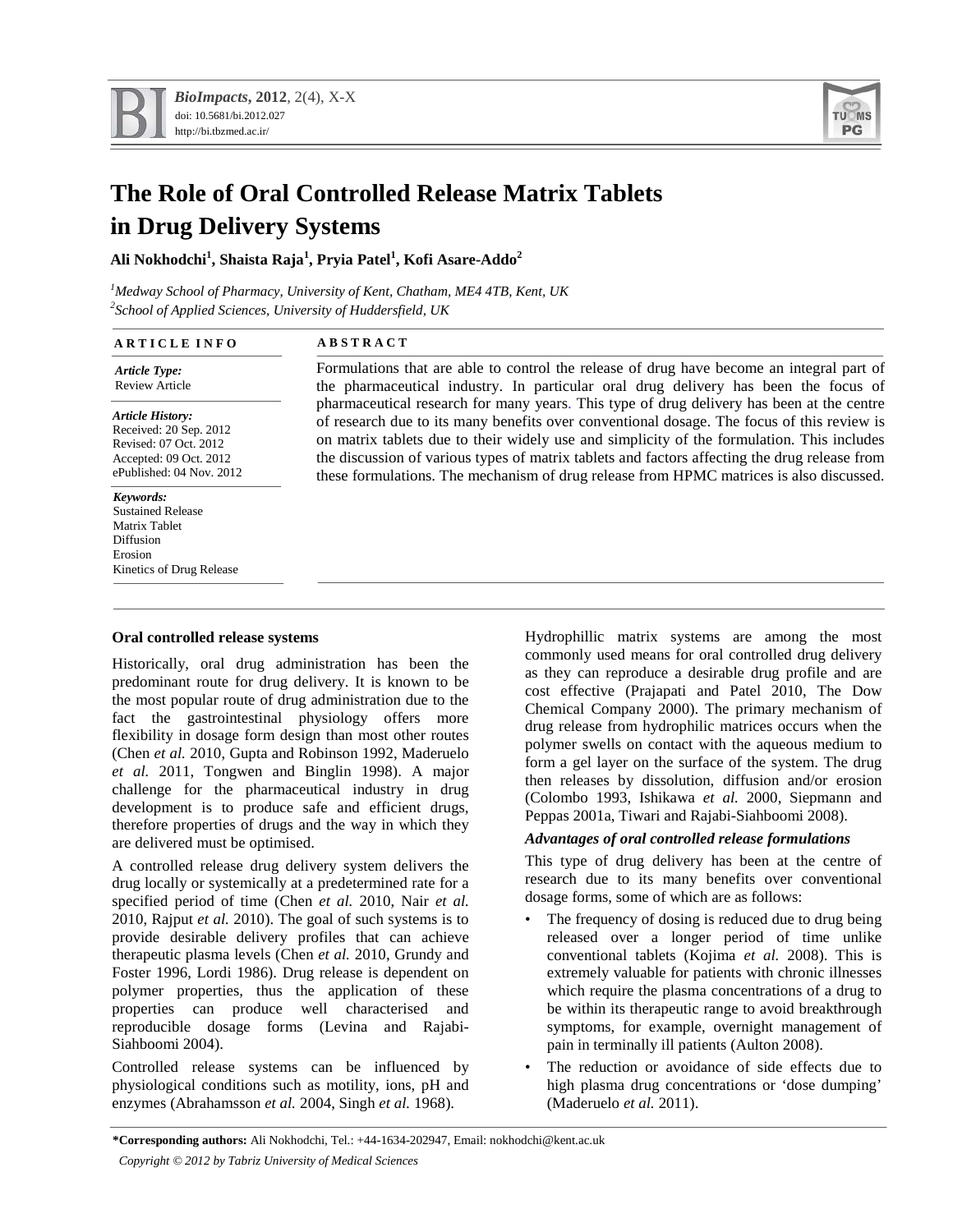- Improvement in patient compliance due to reduced dosing (Maderuelo *et al.* 2011).
- Better control of therapeutic drug concentration;
- Cost effective manufacturing (Maderuelo *et al.* 2011) as the amount of tablets needed per patient would be reduced compared to its conventional form.

# *Disadvantages of oral controlled release formulations*

Oral controlled release formulations like other formulations have several disadvantages. These include (DiMatteo and DiNicola 1982, Jayanthi *et al.* 2011, Kayser *et al.* 2005, Sansom 1999):

- *Development costs:* Expensive specialised equipment and inert ingredients may be required for some controlled release formulations.
- *Release rate:* The drug release rate can be altered by food and gastric transit time; as a result differences may arise in the release rate between doses.
- *Can not crush or chew products*: Controlled release products should not be crushed or chewed as it can lead to loss of the 'slow release' characteristics as well as toxicity.

# *The effect of drug properties in developing oral controlled release*

Alongside the benefits and disadvantaged, sustained release dosage forms have also posed many challenges for pharmaceutical technologists (Khan 1996). In order for drug release to be manipulated and for the resulting product to possess the above mentioned characteristics there are many factors that need to be taken into consideration when designing such formulations. Some of these are as follows:

- Different drug solubility's need to be considered (Sudha *et al.* 2010) as highly soluble drugs will dissolve immediately after administration (Siahi *et al.* 2005). Reduced drug solubility increases the tendency of the tablet to erode due to particle displacement (Bettini *et al.* 2001).
- The drug should have a short half-life (Aulton 2008). If a drug has a long half-life then there is a risk of

accumulation as it will be eliminated at a slower rate compared to its absorption (Kim 2000).

- A drug that is tested *in-vitro* needs to be able to provide similar release characteristics once administered and is under pathophysiological or *invivo* conditions (Khan 1996, Diakidoua *et al.* 2009). A direct correlation of *in-vitro* data with *in-vivo* release is not possible without thorough and careful analysis (Khan 1996). For example, there is a difference in the availability of water in different parts of the gastrointestinal tract and such factors need to be considered when designing tablets for extended release (Khan 1996, Kojima *et al.* 2008).
- The dissolution characteristics should allow for drug to be released in a controlled manner, highlighting the importance for the correct selection of polymers according to their physical, mechanical and pharmacokinetic properties (Kim 2000).

# **Different types of sustained release systems**

There are several types of sustained release systems that are designed and categorised according to the mechanism they employ. These include diffusion controlled, dissolution controlled, erosion controlled, ion exchange controlled and transport control also known as osmotic pump systems (Aulton 2008).

### *Matrix systems*

Diffusion controlled systems also known as matrix systems are very popular for sustained release formulations (Colombo *et al.* 2000). The can be divided up into different types of mechanisms by which they prolong drug release, these includes reservoir matrix systems, monolithic matrix systems and osmotic pump systems.

# *Reservoir matrix systems*

This system involves a membrane which controls the release of drugs from the matrix system. The drug will eventually diffuse through the membrane and its release is kept constant by the diffusion distance that the drug particles have to cover (Fig. 1).



**Fig. 1.** Schematic representation of Reservoir matrix systems (The figure is adopted from Dash and Cudworth 1998).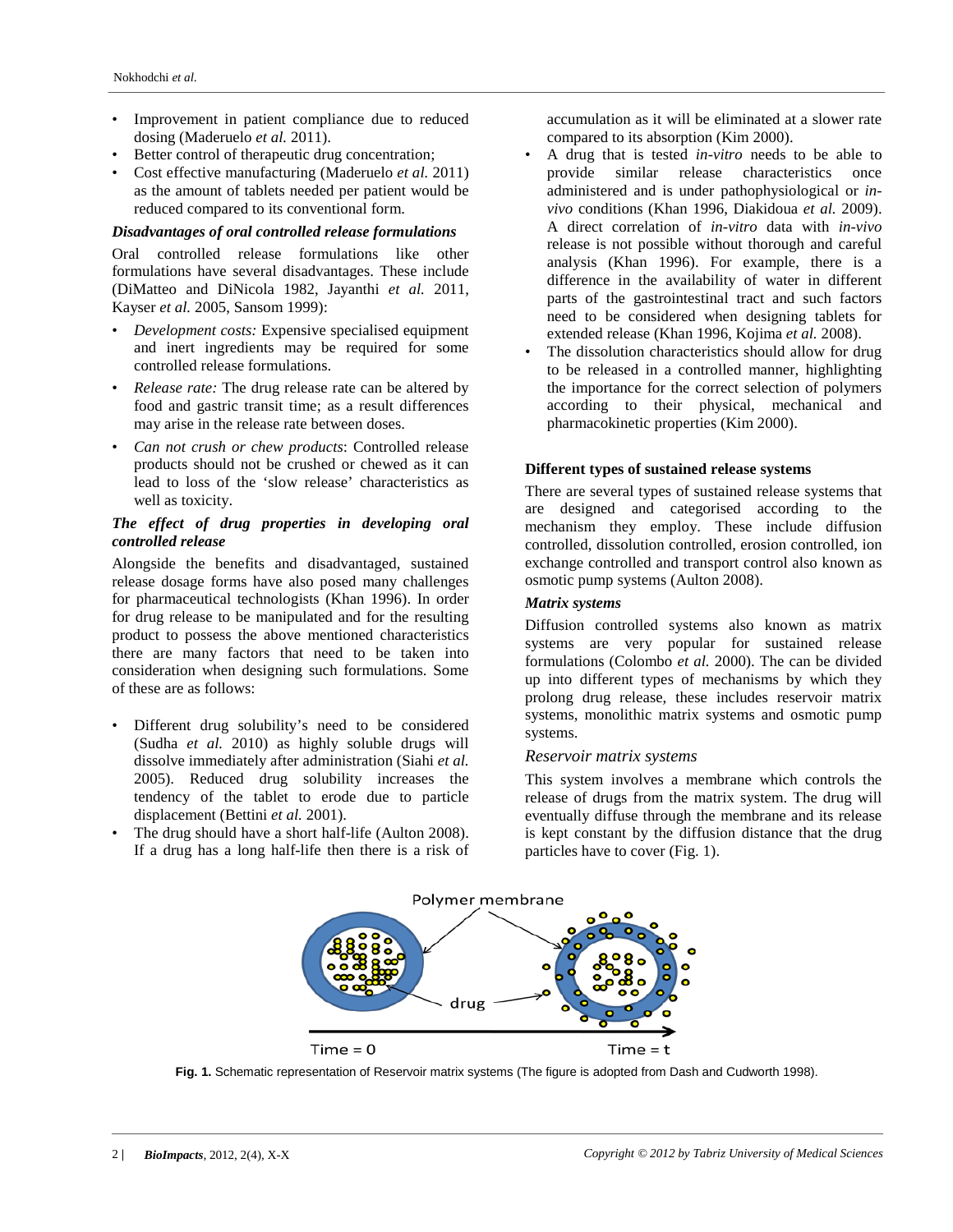#### *Osmotic pump systems*

Osmotic systems operate on osmotic pressure. They contain a core tablet that is surrounded by a semipermeable membrane coating which has an orifice. The core tablet has two layers to it, one containing the active ingredient/drug known as the active layer and the second containing the osmotic agent which is also known as the push layer (Allen 2005). Water enters the tablet through the semipermeable membrane causing the drug to dissolve and suspend. The increase in osmotic pressure causes the dissolved/suspended drug to be pumped out of the delivery orifice (Allen 2005). The rate of drug delivery can be changed by altering the size of the delivery orifice and the thickness of the semipermeable membrane (Allen 2005).

#### *Monolithic matrix systems*

These systems involve drug to be encapsulated or dispersed in a matrix (Kim 2000). These systems can be employed by forming hydrophobic matrices (Varshosaz *et al.* 2007) and/or hydrophilic matrices to allow for control or prediction of drug release (Colombo 1993, Nerurker *et al.* 2005, Thawatchai 2008). They can be divided into soluble/hydrophilic matrix systems which swell on hydration and dissolve to release drug and insoluble/hydrophobic matrix systems which release drug after being dissolved by a solvent (Fig. 2).

Hydrophobic matrix systems are formulated by waxes mainly and can be suitable for drugs which have a high solubility (Tiwari *et al.* 2003). Wax based matrices have been investigated to ascertain the factors that would affect the release of drug (Sudha *et al.* 2010). Drug release has been successfully modulated in hydrophobic matrices however, in a study conducted by Sudha and co-workers (2010) it was concluded that matrices which are based on waxes can modify release rate by increasing the amount of drug or wax concentration, as well as incorporating hydrophilic polymers which would enhance the release. Even though the hydrophobic matrix was able to modulate drug release, the processes that had to be carried out such as hot fusion and thermal treatment highlighted the length of the process that would be required to form such tablets. This can potentially be a deterrent for manufacturing companies who would prefer a more economical method of producing sustained release formulations.

Hydrophilic matrix systems tend to be more popular in tablet manufacture for controlled release drug delivery systems due to their low manufacturing cost (Tiwari 2003). On contact with water a hydrophilic matrix increases in size due to the entry of the solvent. This then allows the polymer to swell up forming a barrier to drug release. The drug particles would then move through this gel layer via diffusion or erosion of the gel eventually allowing drug to be released (Maderuelo *et al.* 2011). There has been a lot of research into the mechanisms of drug release from hydrophilic matrices and the critical factors that influence the release rate (Colombo *et al.* 2000, Maggi *et al.* 2002, Siahi 2005, Conti *et al.* 2007, Thawatchai 2008, Maderuelo *et al.* 2011, Siahi-Shadbad *et al.* 2011).

These swellable matrices have more than one 'front' as a part of its release mechanism (Colombo *et al.* 2000). This has been shown in Fig. 3.



**Fig. 2.** Schematic representation of drug release from different types of matrix tablets.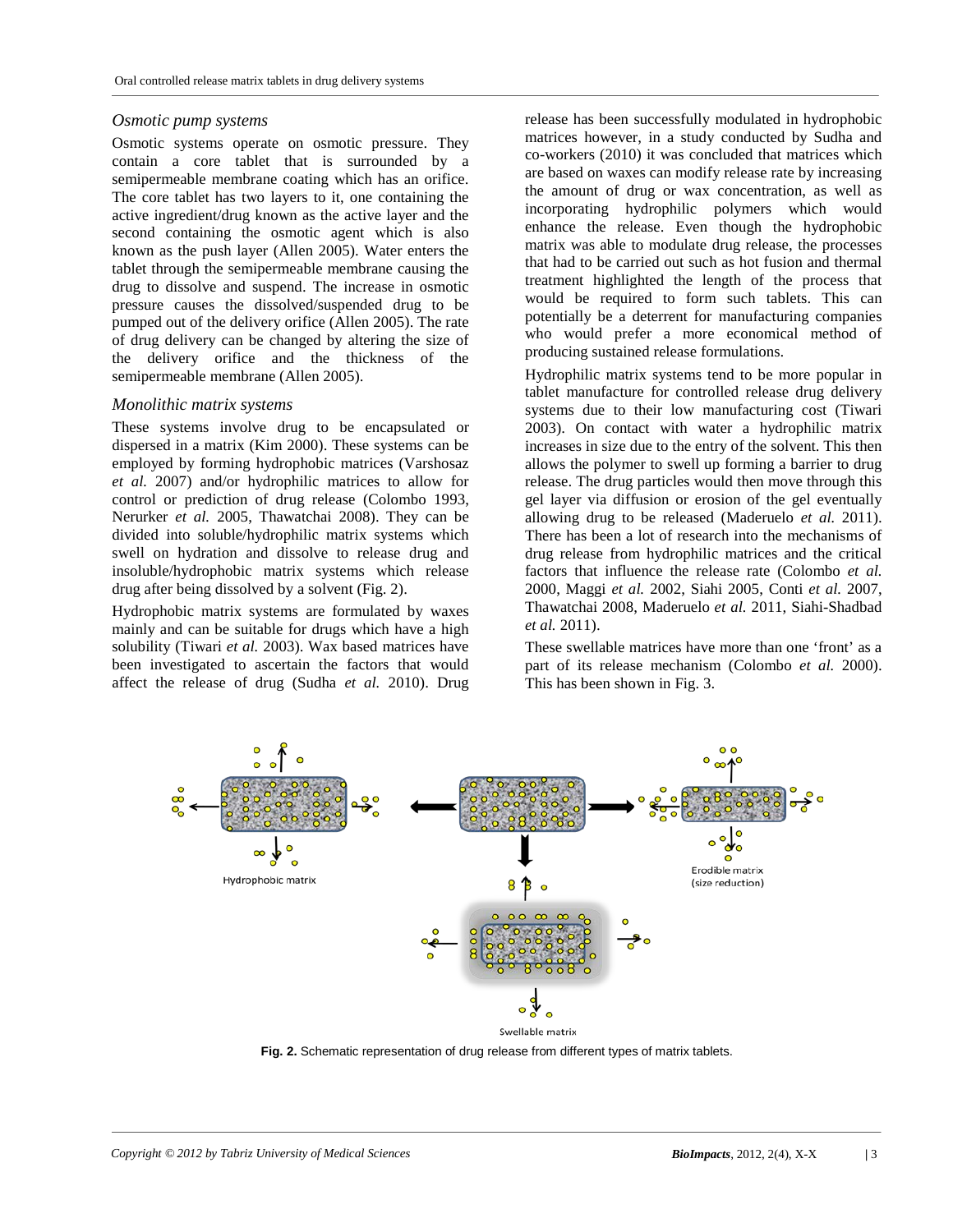

**Fig. 3.** Different front within a matrix tablet containing colouring agent to distinguish different swelling fronts.

| Table 1. Examples of a few polymers used in formulation of controlled release dosage forms |  |  |  |
|--------------------------------------------------------------------------------------------|--|--|--|
|--------------------------------------------------------------------------------------------|--|--|--|

| <b>Hydrophilic Polymers</b> | Methylcellulose, Hydroxypropylmethylcellulose (HPMC), Hydroxypropylcellulose (HPC),<br>Hydroxyethylcellulose (HEC), Ethylhydroxyethylcellulose (E-HEC), Sodium-carboxymethylcellulose<br>(Na-CMC) |
|-----------------------------|---------------------------------------------------------------------------------------------------------------------------------------------------------------------------------------------------|
| Non-cellulosic              | Sodium alginate, Xanthan gum, Carrageenan, Chitosan, Guar gum, Pectin, Polyethylene oxide                                                                                                         |
| <b>Hydrophobic Polymers</b> | Ethylcellulose, Hypromellose acetate succinate, cellulose acetate, cellulose acetate propionate                                                                                                   |

The area of dissolved drug and un-dissolved drug are separated by two types of "fronts" from the swollen gel region. They have a diffusion front which is located in between the swelling and erosion front (Colombo *et al.* 2000, Maderuelo *et al.* 2011). Drug release can occur by many mechanisms such as erosion, diffusion, polymer relaxation or a combination. Modulation of drug release from geomatrix multi-layered tablets was proposed by Conti and Maggi (1996) and they found that a swellable barrier around an active core provides greater modulation for soluble drugs.

### *Polymers in sustained release formulations*

Polymers are chains of covalently bound monomers. They are used throughout the pharmaceutical industry and in relation to oral drug delivery systems they are used as carriers for the drug (Colombo *et al.* 2000). Polymers are used as a backbone in conventional and controlled release formulations (Kim 2000). For sustained release formulations the polymers need to have certain characteristics to control and maintain the rigidity of the matrix over a prolonged period (Kim 2000). There are a large number of polymers that are used in sustained release drug delivery (Table 1) (Maderuelo *et al.* 2011):

For the purpose of this study, the polymers that will be discussed are hydroxypropyl- methylcellulose, sodium carboxymethylcellulose and sodium alginate.

# *Hydroxypropylmethyl cellulose (HPMC)*

HPMC is a non-ionic derivative of cellulose ether (Kamel *et al.* 2008), it is stable over pH range 3.0-11

(Lee *et al.* 2005). Hydroxypropylmethlcellulose (HPMC) is a semi-synthetic polymer (Colombo 1993, Ferrero-Rodriquez *et al.* 2000, Siepmann and Peppas 2001a). It is used as first choice for the formulation of hydrophilic matrix systems as it provides a robust mechanism for controlled release of drugs and choice of viscosity grades. Its non ionic nature minimises interaction problems when used in acidic, basic or electrolytic systems and provides reproducible release profiles. It is also cost effective (Bettini *et al.* 1995, Colorcon 2005, Conti *et al.* 2007). Matrices containing HPMC are not affected by the pH of fluid (Conti *et al.* 2007). Nokhodchi *et al.* (1995) found that the best grades to use for sustained release formulations are K4M and K100M due to their high tensile strength. When hydrated the polymer chains disentangle from the matrix (Kamel *et al.* 2008). HPMC matrix systems are classed as swelling controlled systems and are controlled by the rate of penetration of media and erosion of the matrix (Tahara *et al.* 1995). In hydrophilic polymers the rate of swelling determines the presence of different fronts within the matrix and when the movement of these front is synchronised then the drug release rate is constant (Colombo 1993).

HPMC is a mixture of alkyl hydroxyalkyl cellulose ether containing methoxyl and hydroxypropyl groups (Fig. 4). The rate of hydration of HPMC depends on the nature of the substituent's that form the polymer e.g. molecular structure, degree of substitution (Alderman 1984). The percentage of methoxyl and hydroxypropoxyl for different chemistry of HPMC are listed in Table 2.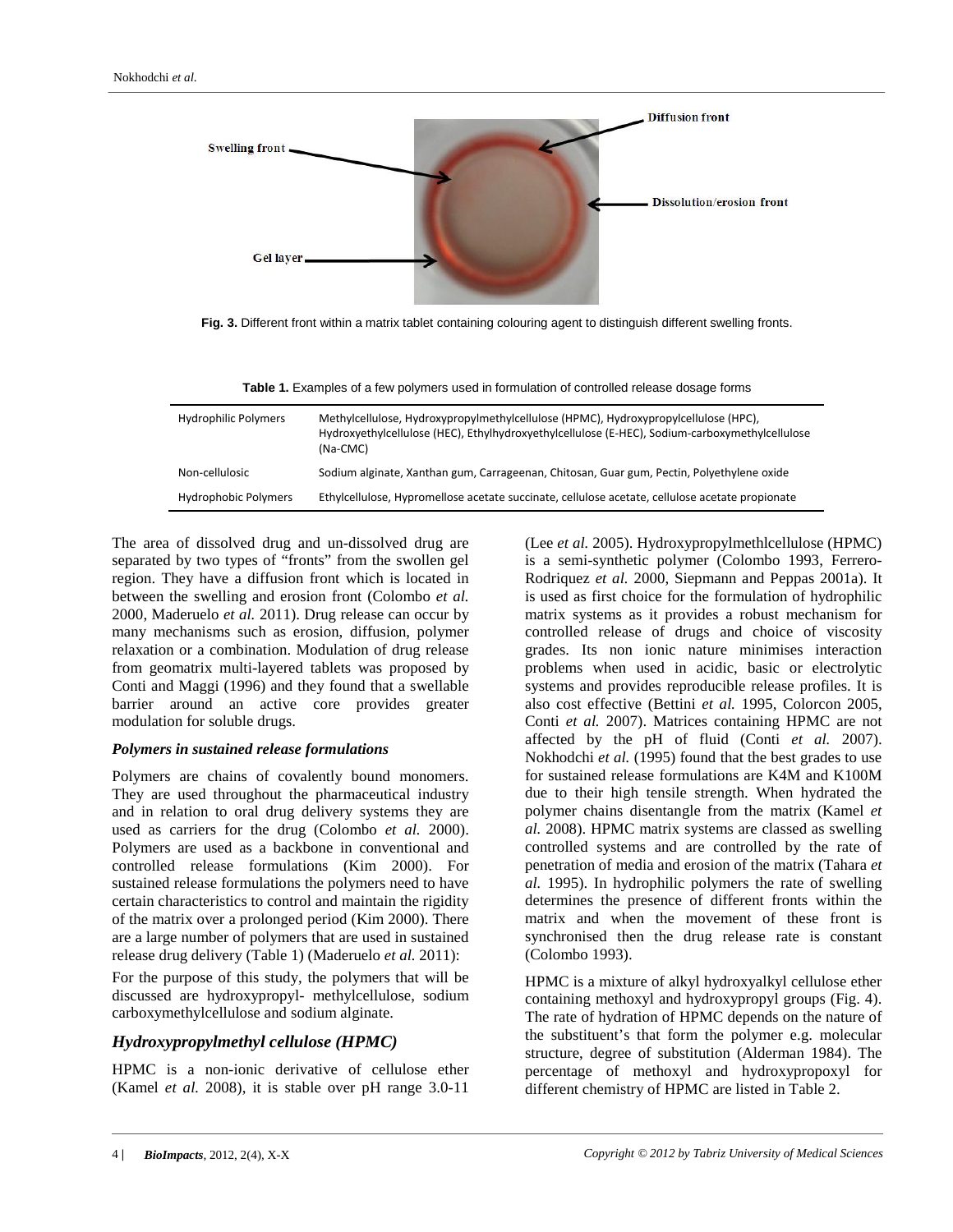

**Fig. 4.** The structure of hydroxypropyl methylcellulose (taken from The Dow Chemical Company 2000).

There are also different viscosity grades of HPMC available. And an example is shown in Table 2 for K chemistry. The initial letter identifies the chemistry of the type of cellulose ether; 'K' identifies different HPMC products. METHOCEL K is one of the most widely used for controlled release drug formulations (The Dow Chemical Company 2000). The number that follows the initial letter identifies the viscosity grade in millipascal-seconds (m.Pa.s) for the product measured in 2% aqueous solution at 20°C. Millipascal-second is equivalent to centipoises (cPs). The letter followed by

the number identifies the viscosity. The letter 'M' suggests the value is multiplied by 1000 and the abbreviation 'LV' represents special low viscosity products. The abbreviation 'CR' denotes controlled release grades (The Dow Chemical Company 2000).

All these have been summarized in Fig. 5. Many studies have demonstrated the drug release profile from a hydrophilic matrix tablet is influenced by the viscosity of the gel layer formed by HPMC (Alderman 1984, Colombo 1993, Lee 1985).

**Table 2.** Various grades of HPMC (taken from The Dow Chemical Company 2000)

| HPMC type* | Methoxy (%) | Hydroxypropoxy | other names      |
|------------|-------------|----------------|------------------|
| к          | 19-24       | $4 - 12$       | Hypromelose 2208 |
|            | 28-30       | $7 - 12$       | Hypromelose 2910 |
|            | $27 - 30$   | $4 - 7.5$      | Hypromelose 2906 |

\*Different viscosity grades are available on the market (e.g. for K series HPMC K100LV, HPMC K4M, HPMC K15M and HPMCK100M).



**Fig. 5.** Summary of nomenclature for METHOCEL K cellulose ether (adapted from The Dow Chemical Company 2000).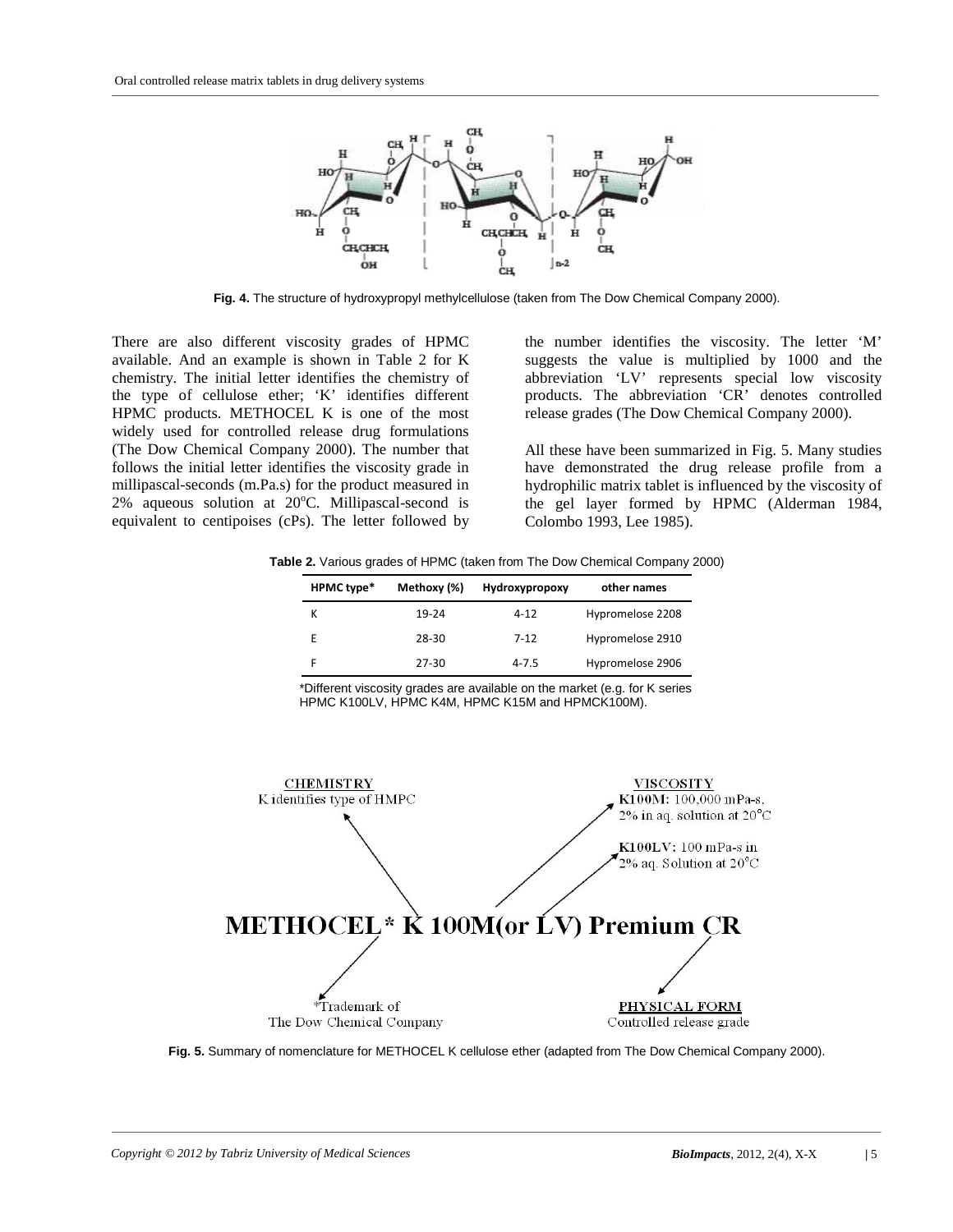Compared to other swellable polymers used to prolong drug release, HPMC is said to have been the most widely used due to its rapid hydration, good compression and gelling characteristics. In addition it has very low toxicity and is generally widely available for use (Alderman 1984, Colombo 1993, Lee 1985, Wan *et al.* 1995). Hence it has been a material of great importance when used as a carrier in drug release systems.

## *Mechanism of drug release*

Alderman (1984) describes a gel layer being formed around a tablet (Fig. 6); this is because when hydrophilic matrices are immersed in aqueous media i.e. Gastrointestinal fluids, the polymer hydrates and swells resulting in an increase in size. After some time the matrix dissolves or erodes allowing drug release (Lee 1980, Peppas *et al.* 1980). The soluble portion of the drug is released by the process of diffusion through the gel layer while the insoluble portion is released through tablet erosion (Johnson *et al.* 1993, Lindner and Lippold 1995, Skoug *et al.* 1993, The Dow Chemical Company 2000). Studies have shown that drug release from swellable hydrophilic matrices is dependent on the thickness of the hydrated layer that is formed during polymer hydration. The degree of swelling determines the rate of drug release; the thicker the gel layer, the slower the rate of drug release (Johnson *et al.* 1993, Skoug *et al.* 1993, Sujja-areevath *et al.* 1998).

Physiological factors of the gastro-intestinal (GI) tract can affect the release of drugs. This includes pH, GI transit time, intestinal motility, and GI contents, for example fed and fasted states (Charman *et al.* 1997, Grundy and Foster 1996, Streubel *et al.* 2000).

## *Factors affecting drug release*

#### Effect of viscosity

Viscosity is defined as a measure of resistance of a fluid to flow. In relation to polymer solutions, viscosity is dependent upon the molecular weight of the polymer (Indian Academy of Sciences 2010). Viscosity of polymer solutions is the result of polymer chain hydration through hydrogen bonding of oxygen atoms in ether linkages, causing them to extend and form relatively open random coils. The hydrated coils continue to hydrogen bond to additional water molecules causing entrapment within the coils (The Dow Chemical Company 2000). Viscosity can therefore affect the extent of drug release from hydrophilic matrices.



**Fig. 6.** Mechanism of drug release from a hydrophilic matrix tablet (adapted from The Dow Chemical Company 2000).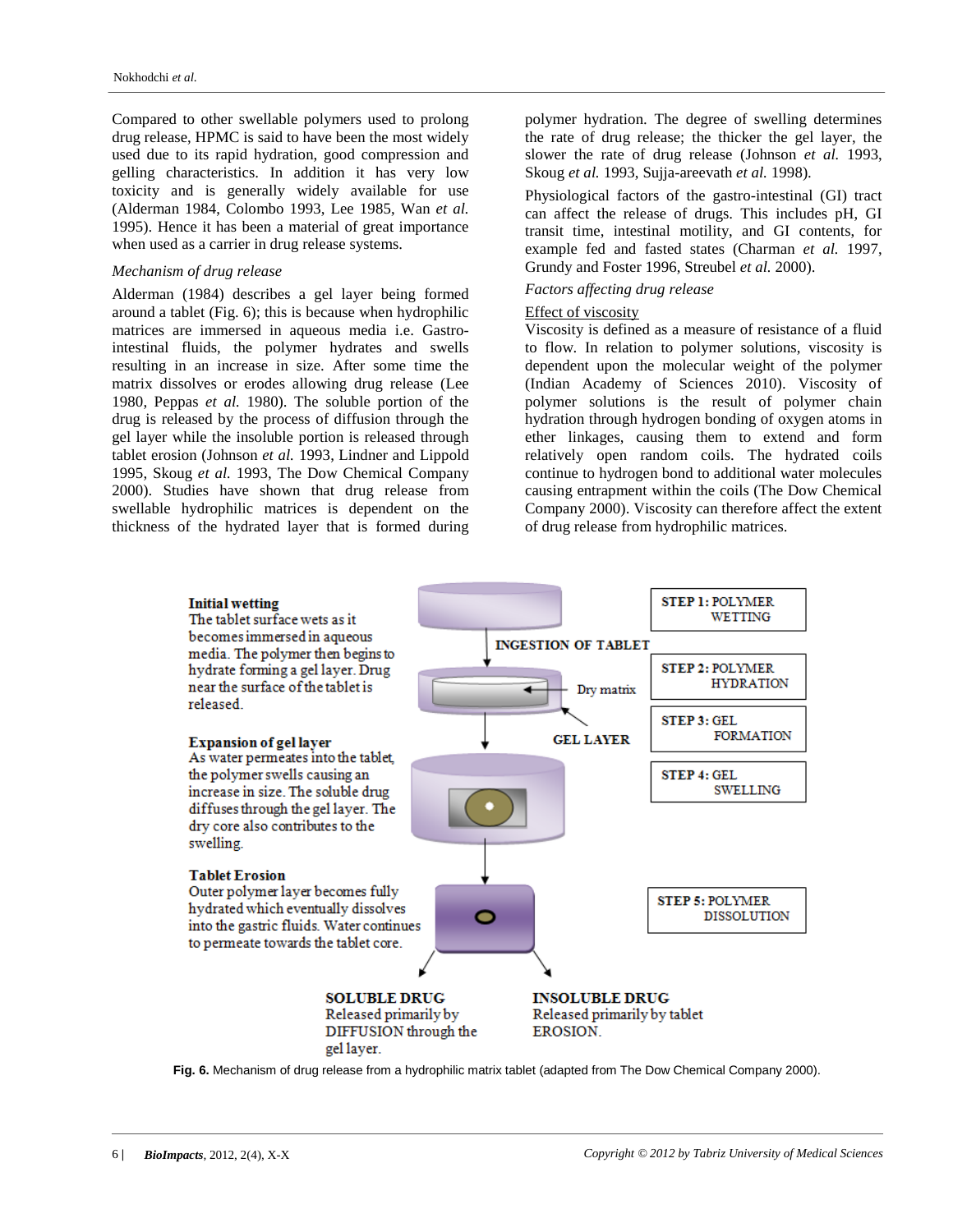Rahman *et al.* (2011) explored viscosity grades of HPMC matrix systems as oral controlled release drug delivery systems using a non-steroidal anti-inflammatory drug, diclofenac sodium (Fig. 7). All viscosities of HPMC were used which included K100M, K15M, K4M and K100LV. The results demonstrated significant differences among the drug release profile from different matrices. The drug release from the higher viscosity grade K100M was slower compared to the lower viscosity grade K100LV (Fig. 7). As the release of diclofenac sodium from the HPMC K100M matrix was prolonged, it was able to avoid gastro-intestinal adverse effects. The release rate was considerably dependent on the viscosity grade of HPMC as it showed a statistically significant increase in drug release with low viscosity HPMC (P<0.05).



**Fig. 7.** A zero order plot showing the release kinetics of diclofenac sodium matrix tablets (taken from Rahman *et al.* 2011).

It can be concluded the higher viscosity grade of HPMC (K100M) can strengthen the gel layer and retard the penetration of water into the dry matrix core. This results in decreased release of water soluble and water insoluble drugs (Alderman 1984).

## Effect of pH

The gastro-intestinal (GI) pH is one of the major properties of GI fluids and varies greatly along the digestive tract under fed and fasted conditions (Charman *et al.* 1997). It has an influence on the dynamics of HPMC hydrophilic matrix systems and can affect the gel layer formation (Tritt-Goc *et al.* 2005). Due to its non ionic nature, the viscosities of HPMC polymers are generally stable over a wide pH range of 3-11. This means if drug solubility is pH dependent, the drug release from the HPMC matrix will also be pH

dependent (Asare-Addo *et al.* 2011). The transit time explains the time taken for food to move through the different segments of the GI tract (Table 3).

**Table 3.** Transit time and pH values used to mimic the GI tract (taken from Asare-Addo *et al.* 2011)

| GI tract segment | pH value | Transit time (min) |
|------------------|----------|--------------------|
| Stomach          | 1.2      | 60                 |
| Stomach          | 2.2      | 60                 |
| Duodenum         | 5.8      | 10                 |
| Jejunum          | 6.8      | 120                |
| Proximal ileum   | 7.2      | 30                 |
| Distal ileum     | 7.5      | 30                 |

Asare-Addo *et al.* 2011 explored the effects of pH on theophylline release from HPMC matrix tablets. The results indicated higher drug release from low viscosity HPMC in acidic pH 1.2 which continued to decrease as the pH increased to alkaline (Fig. 8).



**Fig. 8.** A graph showing the drug release contribution from matrices made from different HPMC grades in pH media (taken from Asare-Addo *et al.* 2011).

In addition a study carried out by Tritt-Goc and Kowalczuk (2005) investigated the effects of pH and molecular mass on the hydration of HPMC. The study used magnetic resonance imaging (MRI) to generate images of HPMC swelling at different times. Fig. 9 shows the images of HPMC grades in acidic conditions. It shows the growth of the gel layer with time hence an increase in the diameter of the polymer and a reduction of the dry core. This study therefore supports the fact that drug release is higher in acidic conditions (i.e. stomach) for low viscosity HPMC as the gel layer is thinner thus allowing penetration of water.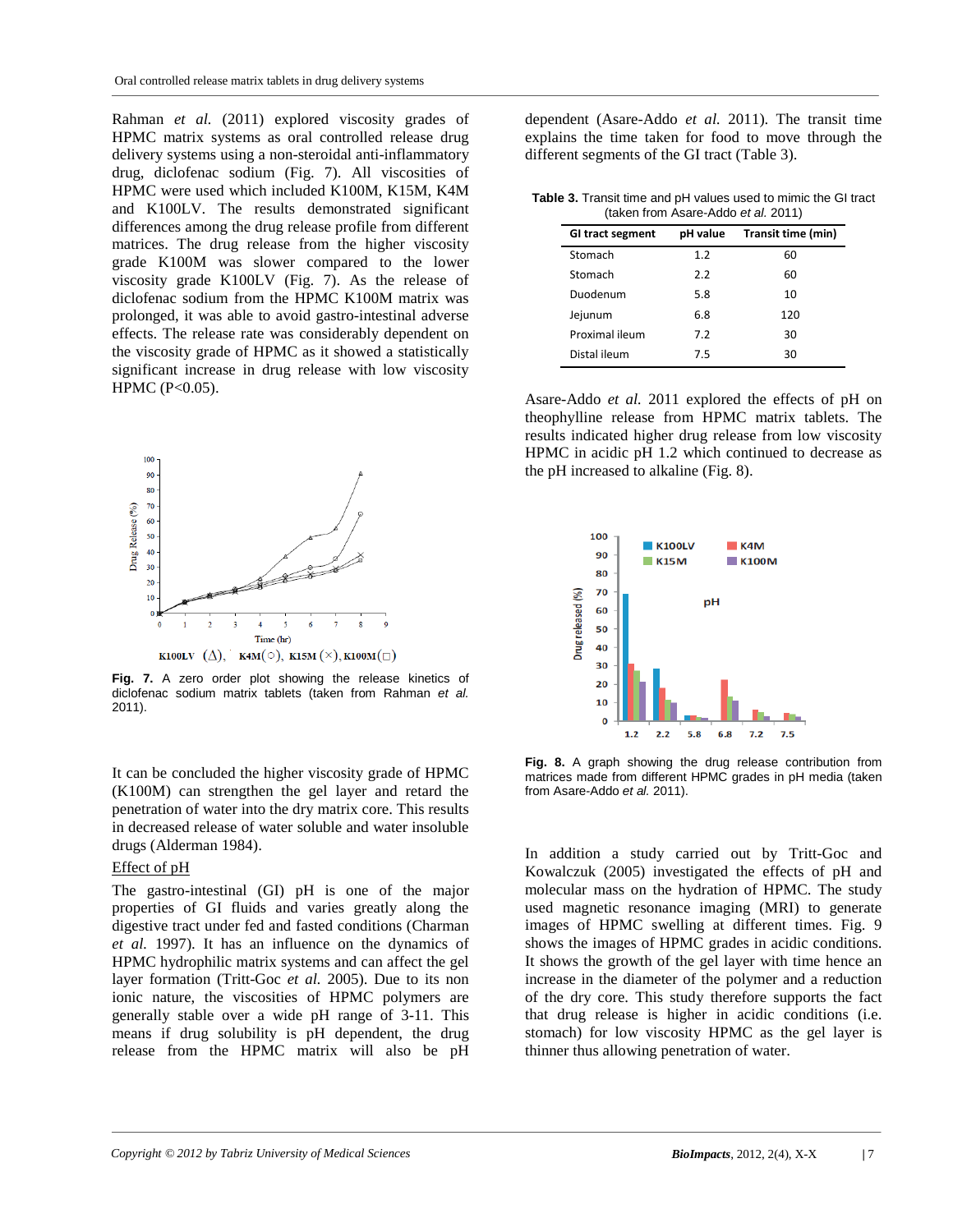

Fig. 9. Atypical two-dimensional MR images of swollen HPMC tablets after different times of swelling (pH = 2) (taken from Tritt-Goc and Kowalczuk 2005).

#### Effect of ionic strength

Ionic strength is also a major property of GI fluids and can affect the rate of drug release from HPMC matrices (Asare-Addo *et al.* 2011, Charman *et al.* 1997). In fasted conditions the ionic strength is approximately 0.11 M, however variability can be expected in the fed state depending on food composition. The ionic concentration is maintained at a constant level in the jejunum due to water and ion secretion and the remainder of the intestinal tract is estimated to be approximately 0.14 M in fasted conditions (Asare-Addo *et al.* 2011, Bonferoni *et al.* 1995, Lindhal *et al.* 1997). Generally the ionic concentration strength of the GI tract under both fed and fasted states is a range of 0-0.4 M (Johnson *et al.* 1993).

A study by Asare-Addo *et al.* (2011) investigated the effects of ionic strength on theophylline release from HPMC matrix tablets. It was observed that as the ionic strength increased, the amount of theophylline released also increased. The ionic concentration strengths mimicked the potential effects of food, 0.2 M: low content of food and 0.4 M: high content of food. The results indicated ionic concentration had a significant effect on the release pattern of K100LV matrices (Fig. 10). K100M matrices had the lowest drug release rate and produced a strong gel layer suggesting high viscosity grades are the best candidates for producing controlled release profiles that are less affected by food.

#### *Sodium carboxymethyl cellulose (NaCMC)*

This is a polyelectrolyte ionic cellulose derivative which is sensitive to changes in pH (Rimmer 2005). On hydration, polymer chains of NaCMC sell and untangle forming a viscous gel layer on the surface (Saeedi *et al.* 2009). The influence of NaCMC on drug release has been studied by many people (Bonferoni *et al.* 1995, Conti *et al.* 2007, Mohammadi *et al.* 2009, Saeedi *et al.* 2009). Erosion of the gel has been found to be one of main mechanisms by which this polymer releases drug (Bonferoni *et al.* 1995).



**Fig. 10.** Graph showing the drug release contribution from matrices made from different HPMC grades in ionic strength of 0.2 M and 0.4 M (taken from Asare-Addo *et al.* 2011).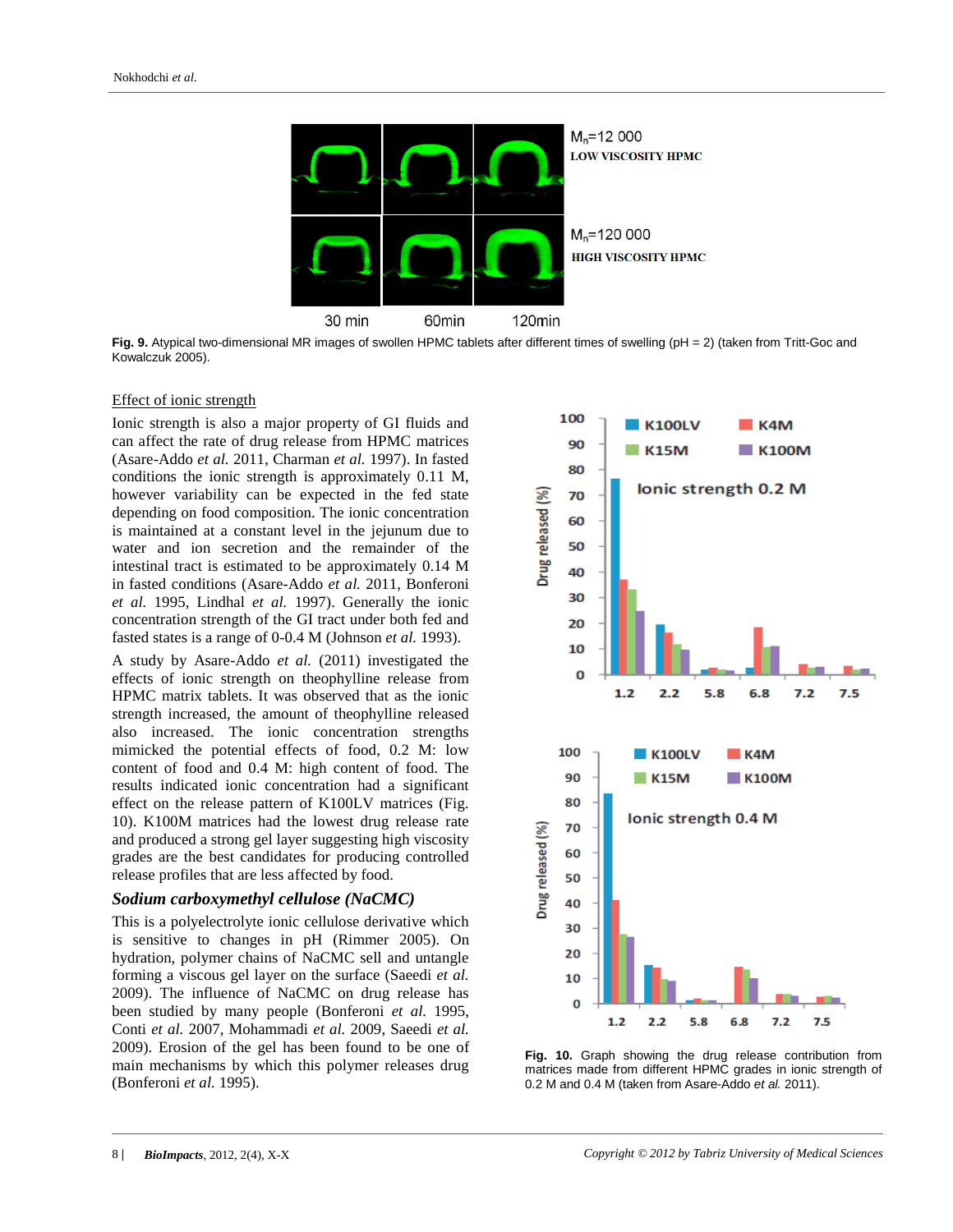# *Alginate*

Alginates are found in brown marine algae and are natural polymers that are used in various areas such as the food industry used them as thickeners and in the pharmaceutical industry they are used in tablet manufacture as binders and tablet disintegration. Alginates have been used controlled release formulations due its ability to form a gel upon hydration. Liew and coworkers (2006) evaluated sodium alginate (NaAlg) as a drug release modifier in matrix tablets by using 17 different grades with differing particle size, viscosities and chemical compositions. They concluded that sodium alginate has a unique feature which enables gelformation in acidic media as well as neutral media and these features need to be utilised when designing a controlled release formulation. A study conducted by Giunchedi and co-workers (2000) focused on evaluating alginate compressed matrices as prolonged release systems. They found that sodium alginate (NaAlg) can be used successfully as a drug release modifier in matrix tablets alongside another polymer. In all studies mentioned, the contribution of a cation (mainly calcium) has also given varying results which suggests that this interaction is a vital determinant of drug release.

# *Effect of cations*

Polyvalent cations such as  $Al^{3+}$ ,  $Ca^{2+}$ ,  $Zn^{2+}$  and  $Mg^{2+}$ have been used to form cross-links with alginate molecules (Al-Musa *et al.* 1999, Nokhodchi and Tailor 2004). The presence of cations within a matrix

containing alginate allows for bridges to be formed between the anionic polymer chains (Braccini 1999, Ching *et al.* 2008) forming a network known as a hydrogel. The link can also be described as the 'egg-box model' (Fig. 11), describing the bonding between alginate and a divalent cations (such as  $Ca^{2+}$  and  $Zn^{2+}$ ) in a two dimensional manner (Grant *et al*. 1973).



**Fig. 11.** Egg box model of calcium and alginate in a two dimesional planar manner network (Al-Musa *et al.* 1999).

Aluminium ions on the other hand (Fig. 12) would have a different interaction with alginate molecules due them having an extra valence available for bonding (Al-Musa *et al.* 1999).



**Fig. 12.** Diagrammatic representation of possible cross-linking of Aluminium ions with alginate (Al-Musa *et al.* 1999).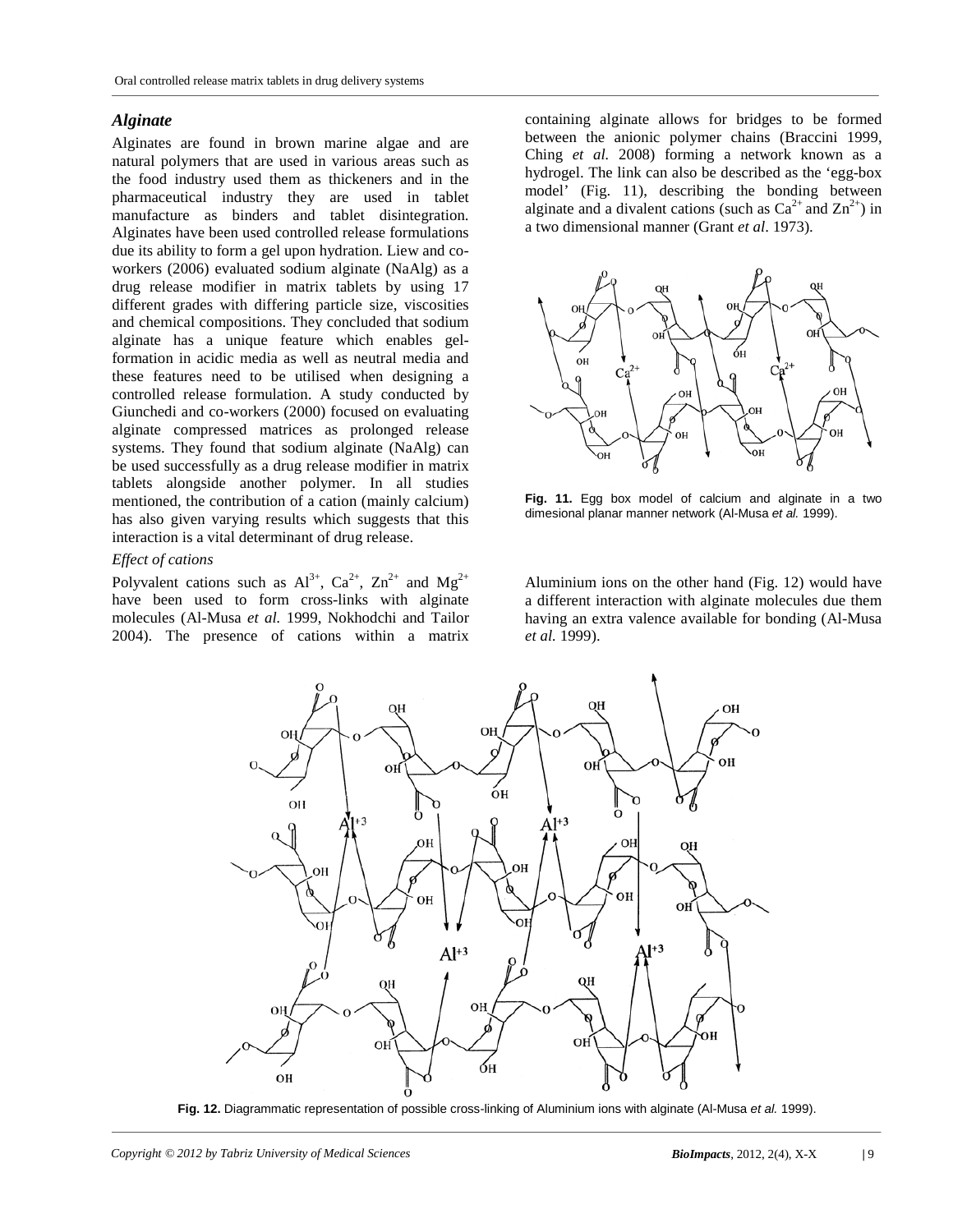This allows cross-linking to a greater extent than divalent cations as aluminium ions have an extra positive charge per unit of surface (Mohammadi 2009). The formation of hydrogels modulates drug release from sustained release formulations and has been used in microspheres, beads and film coating (Chan *et al.* 2006, Lee *et al.* 2005). They are also used extensively in matrix tablets to preserve the matrix structure and avoid early disintegration of the matrix (Ching *et al.* 2007). However, the concentration of cation plays an important role in how quickly or slowly drug is released (Nokhodchi and Tailor 2004, Ching *et al.* 2007, Mohammadi *et al.* 2009).

### **Kinetics of drug release**

The release behaviour of drugs from hydrophilic matrices can be mathematically expressed by the following equation which is known as Higuchi equation:

 $M = k.t^{0.5}$ 

Where  $k$  is a constant and  $M$  is the amount of drug released at time t.

Higuchi's equation initially was valid only for planar matrix systems, and later it was modified to consider different geometrical shapes and matrix characteristics including porous structures (Lapidus and Lordi 1966, 1968, Higuchi 1963, Desai *et al.* 1965, 1966). It should be kept in mind that the classical equation was derived under pseudo-steady state assumptions and cannot be applied to real controlled release systems (Peppas 1984). The final equation shows that if a system is predominantly diffusion-controlled, then it is expected that a plot of the drug release against square root of time will result in a straight line.

The mechanism of drug release from hydrophilic matrix tablets after ingestion is complex but it is based on diffusion of the drug through, and erosion of, the outer hydrated polymer on the surface of the matrix. In the case of a highly soluble drug, this phenomenon may lead to an initial burst release due to the presence of the drug on the surface of the matrix tablet. The gel layer (rubbery state) grows with time as more water permeates into the core of the matrix, thereby increasing the thickness of the gel layer and providing a diffusion barrier to drug release (Rajabi-Siahboomi *et al.* 1996). The gel layer thickness behaviour is crucial in describing the release kinetics of swellable matrices. Simultaneously, as the outer layer becomes fully hydrated, the polymer chains become completely relaxed and can no longer maintain the integrity of the gel layer, thereby leading to disentanglement and erosion (dissolution) of the surface of the matrix. Water

continues to penetrate towards the core of the tablet, through the gel layer, until it has been completely eroded (Lee and Peppas 1987, Narasimhan and Peppas 1997). At the point of disentanglement an abrupt change occurs in the rheological properties of the gel layer (Caramella *et al.* 1989). This indicates that the interactions between polymer-polymer and polymer-solvent are important in controlling the gel network structure and erosion. In addition, the strength of gel can play major role in controlling the drug release from this type of matrices.

A large number of mathematical models have been developed to describe drug release profiles from matrices (Siepmann and Siepmann 2008, Siepmann and Peppas 2000, 2001a,b, Siepmann *et al.* 1999, 2002). The simple and more widely used model is the one derived by Korsmeyer *et al.* (Siepmann *et al.* 1999) and is as follows:

 $M_t / M_0 = k t^n$ 

where  $M_t / M_a$  is the fraction of drug release, *k* is the diffusion rate constant, *t* is the release time and *n* is the release exponent indicative of the mechanism of drug release.

It is clear from equations 6 and 7 that when the exponent *n* takes a value of 1.0, the drug release rate is independent of time. This case corresponds to zero-order release kinetics (also termed as case II transport). Here, the polymer relaxation and erosion (Bajwa *et al.* 2006) are the rate-controlling steps. When  $n = 0.5$ , Fickian diffusion is the rate-controlling step (case I transport). Values of *n* between 0.5 and 1 indicate the contribution of both the diffusion process as well as polymer relaxation in controlling the release kinetics (non-Fickian, anomalous or first-order release). It should be noted that the two extreme values of  $n = 0.5$  and 1 are only valid for slab geometry. For cylindrical tablets, these values range from  $0.45 < n < 0.89$  for Fickian, anomalous or case II transport respectively (Siepmann and Peppas 2001b).

### **Competing interests**

Authors declared no competing interests.

### **References**

Abrahamsson B, Albery T, Eriksson A, Gustafsson I and Sjoberg M. **2004**. Food effects on tablet disintegration. *Eur. J. Pharm. Sci*, 22, 165-172.

Alderman DA. **1984**. A review of cellulose ethers in hydrophilic matrices for oral controlled-release dosage forms. *International Journal of Pharmaceutical Technology production,* 5, 1-9.

Allen Jr LV, Popovich NG and Ansel HC. **2005**. *Ansel's Pharmaceutical Dosage forms and Drug Delivery Systems*. 8th ed. Baltimore, USA: Lippincott Williams and Wilkins. pp: 260-267.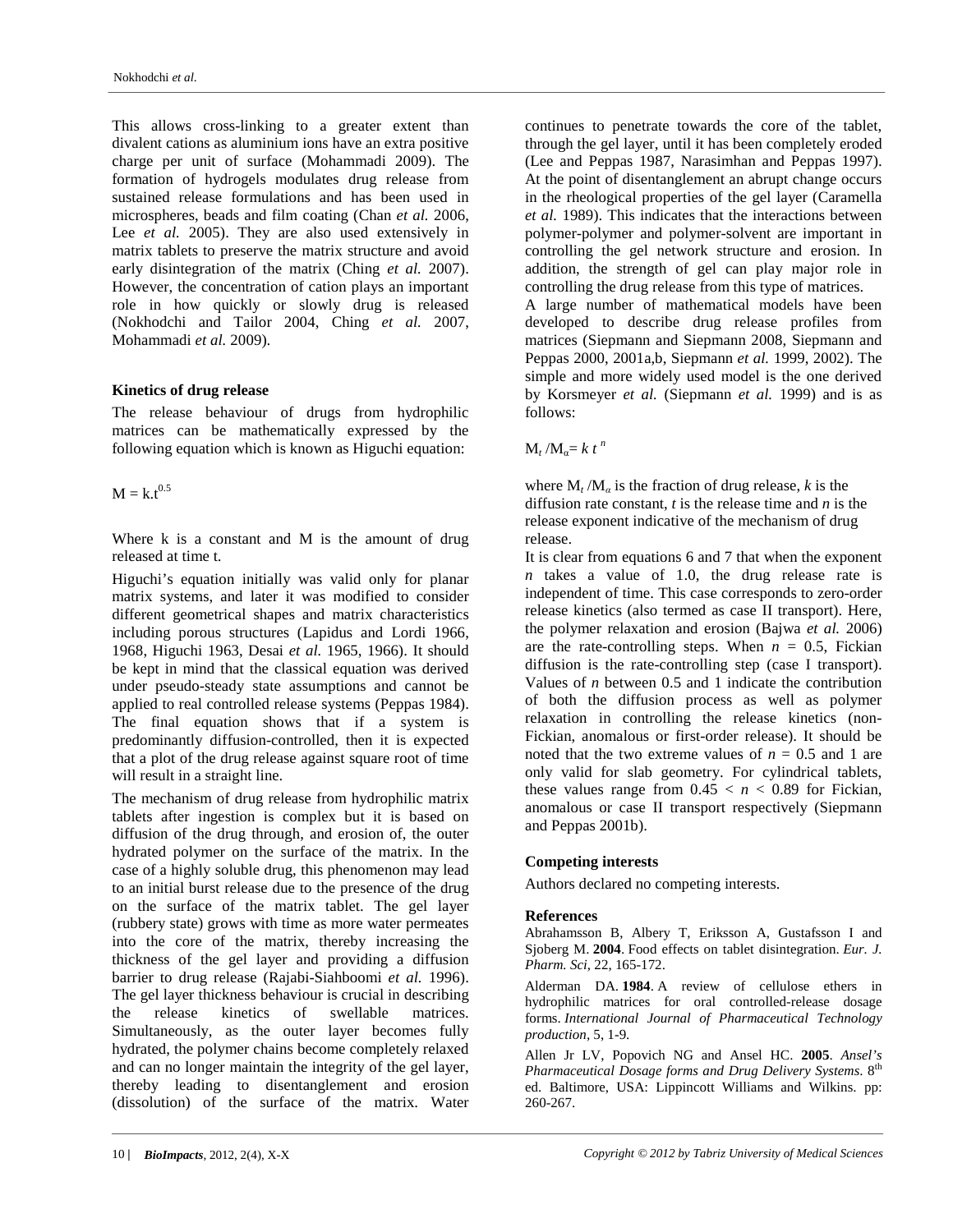Al-Musaa S, Abu Farab D, and Badwan AA. **1999**. Evaluation of parameters involved in preparation and release of drug loaded in crosslinked matrices of alginate. *J. Control. Release,* 57, 223-232.

Asare-Addo K, Levina M, Rajabi-Siahboomi AR and Nokodhchi A. **2011**. Effect of ionic strength and pH of dissolution media on theophylline release from hypromellose matrix tablets-Apparatus USP III, simulated fasted and fed conditions. *Carbohydrate Polymers*, 86, 85-93.

Aulton ME. **2008**. *Aulton's Pharmaceutics; The Design and Manufacture of Medicines*. 3rd ed. Philadelphia, USA: Churchill Livingstone Elsevier. pp: 99-102.

Bajwa GS, Hoebler K, Sammon C, Timmins P and Melia CD. **2006**. Microstructural imaging of early gel layer formation in HPMC matrices. *J Pharm Sci*, 95, 2145-2157.

Bettini R, Catellani PL, Santi P, Massiomo G, Peppas NA and Colombo P. **2001**. Translocation of drug particles in HPMC matrix gel layer: effect of drug solubility and influence on release rate. *J. Control. Release,* 70, 381-391.

Bettini R, Colombo P and Peppas NA. **1995**. Solubility effects on drug transport through pH sensitive, swelling controlled release systems: Transport of theophylline and metoclopramide monohydrochloride. *J. Control. Release*, 37, 105-111.

Bonferoni MC, Rossi S, Ferrari F, Bertoni M and Caramella C. **1995**. Influence of medium on dissolution-erosion behaviour of sodium carboxymethylcellulose and on viscoelastic properties of gels. *Int. J. Pharm*, 117, 41-48.

Bonferoni MC, Rossi S, Ferrari F, Bertoni M, and Caramella C. **1995**. Influence of medium on dissolution-erosion behaviour of Na carboxymethylcellulose and viscoelastic peopertis of gels. *Int. J. Pharm*, 117, 41-48.

Braccini I, Grasso RP and Serge Pe´rez S. **1999**. Conformational and configurational features of acidic polysaccharides and their interactions with calcium ions: a molecular modeling investigation. *Carbohydrate Research*, 317, 119-130.

Caramella C, Ferrari F, Bonferoni MC, Ronchi M and Colombo P. **1989**. Rheological properties and diffusion dissolution behaviour of hydrophilic polymer. *Chem. Pharm. Bull*, 128, 298-301.

Chan LW, Ching AL, Heng PWS, and Liew CV. **2007**. Mechanistic study on hydration and drug release behaviour of sodium alginate compacts. *Drug Dev. Ind. Pharm,* 33, 667- 676.

Charman WN, Porter CJH, Mithani S and Dressman JB. **1997**. Physicochemical and physiological mechanisms for the effects of food on drug absorption: the role of lipids and pH. *Journal of Pharmaceutical Sciences*, 86, 269-282.

Chen X, Wen H and Park K. **2010**. Challenges and new technologies of oral controlled release. *Oral controlled release formulation design and drug delivery: Theory to Practice,* 16, 257-277.

Ching AL, Liew CV, Heng PWS, and Chan LW. **2008**. Impact of cross-linker on alginate matrix integrity and drug release. *Int. J. Pharm,* 355, 259-268.

Colombo P, Bettini R, Santi P and Peppas NA. **2000**. Swellable matrices for controlled drug delivery: gel-layer behaviour, mechanisms and optimal performance. *Pharm. Sci* performance. *Pharm. Sci .Technol.Today,* 3, 198-204.

Colombo P. **1993**. Swelling-controlled release in hydrogel matrices for oral route. *Adv, Drug. Deliv. Rewiews,* 11, 37-57.

Colombo P. **1993**. Swelling: Controlled release in hydrogel matrices for oral route. *Advanced drug delivery*, 11, 37-57.

Colorcon limited. **2005**. [Accessed Oct. 10, 2011]. Available at: http://www.colorcon.com/formulation/excipientfunctionality/rate-controlling-polymers

Conti S, Maggi L, Segale L, Ochoa EM, Conte U, Grenier P *et al.* **2007**. Matrices containing NaCMC and HPMC 1. Dissolution performance characterization. *Int. J. Pharm,* 333, 136-142.

Dash A and Cudworth G. **1998**. Therpeutic applications of implantable drug delivery systems. *J. Pharmacol. Toxicol. Meth,* 40, 1-12.

Desai SJ, Simonelli AP and Higuchi WI. **1965**. Investigation of factors influencing release of solid drug dispersed in inert matrices. *J. Pharm. Sci*, 54, 1459-1464.

Desai SJ, Singh P, Simonelli AP and Higuchi WI. **1966**. Investigation of factors influencing release of solid drug dispersed in inert matrices II. *J. Pharm. Sci*, 55, 1224-1229.

Diakidoua A, Vertzonia M, Abrahamssonb B, Dressmanc J and Reppasa C. **2009**. Simulation of gastric lipolysis and prediction of felodipine release from a matrix tablet in the fed stomach. *Eur. J. Pharm Sci*, 37, 133-140.

DiMatteo MR and DiNicola DD. **1982**. *Achieving patient compliance: the psychology of the medical practioners role*. New York: Pergamon press.

Ferrero-Rodriquez C, Bruneau N, Barra J, Alfonso D and Doelker E. **2000**. *Handbook of Pharmaceutical Controlled Release Technology.* New York, USA: Marcel Dekker. pp. 465-503.

Giunchedi P, Gavini E, Moretti MDL and Pirisino G. **2000**. Evaluation of alginate compressed matrices as prolonged drug delivery systems. *AAPS. Pharm. Sci. Tech*, 1(3), Article 19.

Grant GT, Morris ER, Rees DA, Smith PJC and Thom D. **1973**. Biological interactions between polysaccharides and divalent cations: The egg-box model. *FEBS Lett,* 32(1), 195- 198.

Grundy JS and Foster RT. **1996**. The nifedipine gastrointestinal system: Evaluation of pharmaceutical, pharmacokinetic and pharmacological properties. *Clinical Pharmacokinetics*, 30, 28- 51.

Gupta PK and Robinson JR. **1992**. *Oral controlled release delivery.* In: Kyodenius A. (Ed). *Treatise on Controlled Drug Delivery.* New York: Marcel Dekker.

Higuchi T. **1963**. Mechanism of sustained-action medication: theoretical analysis of rate of release of solid drugs dispersed in solid matrices. *J. Pharm. Sci*, 52, 1145-1149.

*Indian Academy of Sciences*. **2010**. [Accessed Nov. 25, 2011]. Available

at: http://www.ias.ac.in/initiat/sci\_ed/resources/chemistry/Visc osity.pdf

Jayanthi B, Manna PK, Madhusudhan S, Mohanta GP and Manavalan R. **2011**. Per oral extended release products- An overview. *Journal of Applied Pharmaceutical Science*, 1, 50- 55.

Johnson JL, Holinej J and Williams MD. **1993**. Influence of ionic strength on matrix integrity and drug release from hydroxypropyl cellulose compacts. *Int. J. Pharm*, 2, 151-159.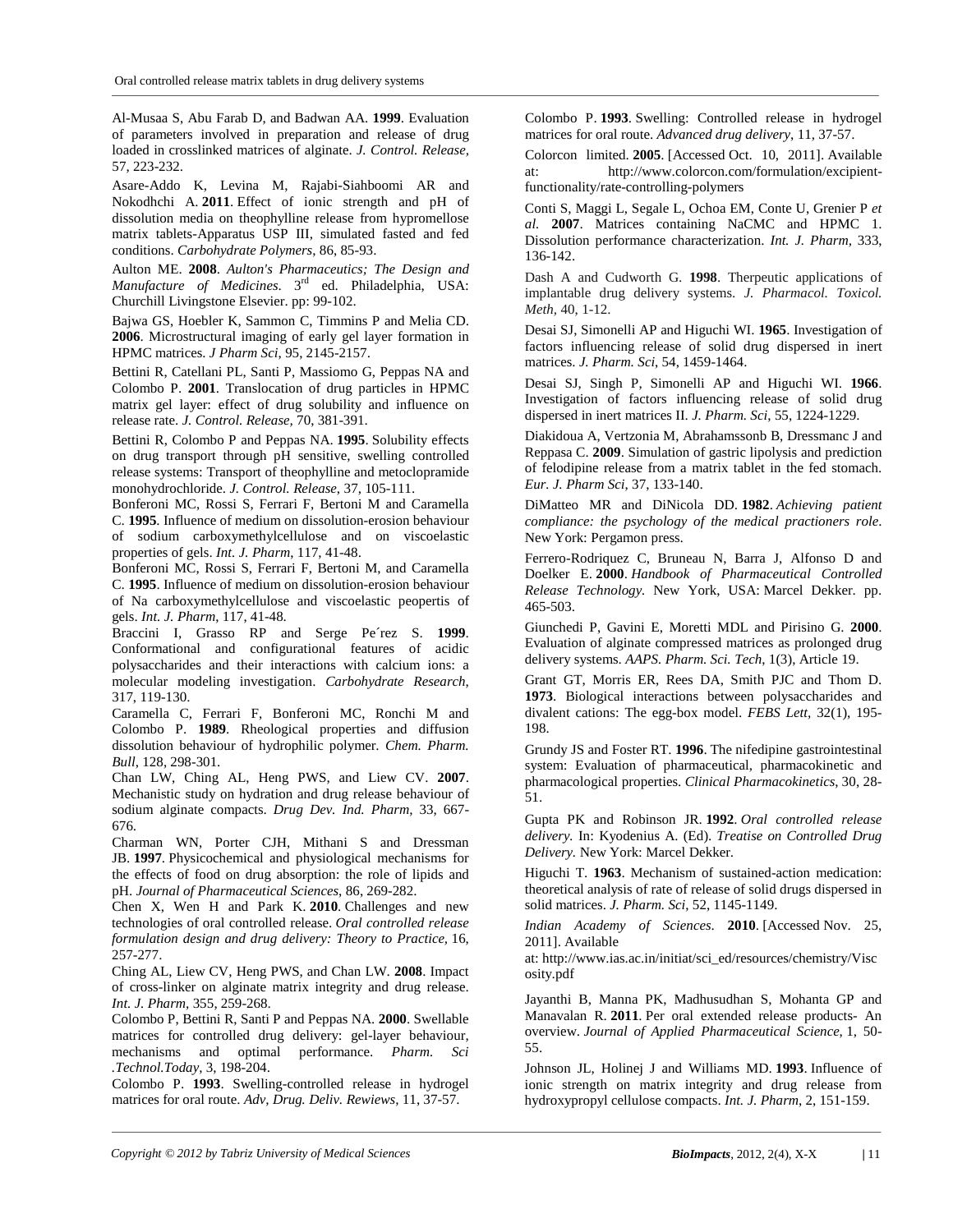Kamel S, Ali N, Jahangir K, Shah SM and El-Gendy AA. **2008**. Pharmaceutical significance of cellulose: A review. *eXPRESS Polymer Letters*, 2, 758-778.

Kayser O, Lemke A and Hernandez-Trejo N. **2005**. The Impact of Nanobiotechnology on the Development of New Drug. *Current Pharmaceutical Biotechnology*, 6, 3-5.

Khan MZI. **1996**. Dissolution testing for sustained or controlled release oral dosage forms and correlation with in vivo data: challenges and opportunities. *Int. J. Pharm*, 140, 131-143.

Kim C. **2000**. *Controlled release dosage form design*. Florida, USA: CRC Press.

Kojima H, Yoshihara K, Sawada T, Kondo H and Sako K. **2008**. Extended release of a large amount of highly watersoluble diltiazem hydrochloride by utilizing counter polymer in polyethylene oxides (PEO)/polyethylene glycol (PEG) matrix tablets. *Eur. J. Pharm. Biopharm,* 70, 556-562.

Korsmeyer RW, Gurny R, Doelker E, Buri P and Peppas NA. **1983**. Mechanisms of solute release from porous hydrophillic polymers. *Int. J. Pharm*, 15, 25-35.

Lapidus H and Lordi NG. **1966**. Some factors affecting the release of a water-soluble drug from compressed hydrophilic matrices. *J. Pharm. Sci*, 55, 840-843.

Lapidus H and Lordi NG. **1968**. Drug release from compressed hydrophilic matrices. *J. Pharm. Sci*, 57, 1292-1301.

Lee HY, Chan LW and Heng PWS. **2005**. Influence of partially cross-linked alginate used in the production of alginate microspheres by emulsification. *J. Microencapsul,* 22, 275- 280.

Lee PI and Peppas NA. **1987**. Prediction of polymer dissolution in swellable controlled-release systems. *J. Control. Release*, 6, 207-215.

Lee PI. **1985**. Kinetics of drug release from hydrogel matrices. *J. Control. Release*, 2, 277-288.

Levina M and Rajabi-Siahboomi AR. **2004**. The influence of excipients on drug release from Hydroxypropylmethylcellulose matrices. *J. Pharm. Sci*, 97, 2746-2754.

Liew CV, Chan LW, Ching AL and Heng PWS. **2006**. Evaluation of sodium alginate as drug release modifier in matrix tablets. *Int. J. Pharm*, 309, 25-37.

Lindahl A, Ungell AL, Knutson L and Lennernas H. **1997**. Characterisation of fluids from the stomach and proximal jejunum in men and women. *Journal of Pharmaceutical Research*, 14, 497-502.

Lindner WD and Lippold BC. **1995**. Embeddings with High or Low Susceptibility to Hydrodynamic Stress. *Journal of Pharmaceutical Research*, 12, 1781-1785.

Lordi NG. **1986**. *Sustained release dosage form: In theory and practice of industrial pharmacy*. 3rd ed. Philadelphia, USA: Lea and Febiger. pp. 430-456.

Maderuelo C, Zarzuelo A and Lanao JM. **2011**. Critical factors in the release of drugs from sustained release hydrophillic matrices. *J. Control. Release*, 154, 2-19.

Maggi L, Segale L, Torre ML, Machiste EO and Conte U. **2002**. Dissolution behaviour of hydrophilic matrix tablets containing two different polyethylene oxides (PEOs) for controlled release of a water-soluble drug. Dimensionality study. *Biomaterials*, 23, 1113-1119.

Mohammadi G, Jalali BM, Siahi SM, Azarmi S, Jalali BA, Adibkia K *et al.* **2009**. The effect of inorganic cations  $Ca^{2+}$  and  $Al^{3+}$  on the release rate of propranolol hydrochloride from sodium carboxymethylcellulose matrices. *Daru*, 17, 131-138.

Nair AB, Vyas H and Kumar A. **2010**. Controlled release matrix uncoated tablets of enalapril maleate using HPMC alone. *Journal of Basic and Clinical Pharmacy*, 001(002), 71- 5.

Narasimhan B and Peppas NA. **1997**. Molecular analysis of drug delivery systems controlled by dissolution of the polymer carrier. *J Pharm Sci*, 86(3), 297-304.

Nerurkar J, Jun HW, Price JC and Park MO. **2005**. Controlledrelease matrix tablets of ibuprofen using cellulose ethers and carrageenans: effect of formulation factors on dissolution rates. *Eur. J. Pharm Biopharm,* 61, 56-68.

Nokhodchi A and Tailor A. **2004**. In situ cross-linking of sodium alginate with calcium and aluminium ions to sustain the release of theophylline from polymeric matrices. *IL Farmaco*, 59, 999-1004.

Nokhodchi A, Rubenstein MH and Ford JH. **1995**. The effect of particle size and viscosity grade on the compaction properties of hydroxypropylmethylcellulose 2208. *Int. J. Pharma*, 126, 189-197.

Peppas NA, Buresa P, Leobandunga W and Ichikawab H. **2000**. Hydrogels in pharmaceutical formulations. *Eur. J. Pharma. Biopharm*, 50, 27-46.

Peppas NA, Gurny R, Doelker E and Buri P. **1980**. Modelling of drug diffusion through swellable polymeric systems. *Journal of Membrane Science*, 7, 241-253.

Peppas NA. **1984**. Mathematical modelling of diffusion processes in drug delivery polymeric systems. In: Smolen VF and Ball L (Eds.). Controlled Drug Bioavailability, Vol. 1. New York: John Wiley & Sons. pp. 203-237.

Prajapati GB and Patel RK. **2010**. Design and in vitro evaluation of novel nicorandil sustained release matrix tablets based on combination of hydrophillic and hydrophobic matrix systems. *International Journal of Pharmaceutical Sciences review and research*, 1: 33-35.

Rahman M, Roy S, Das SC, Jha MK, Begum T, Ahsan Q *et al.* **2011**. Evaluation of various grades of hydroxypropyl methylcellulose matrix systems as oral sustained release drug delivery systems. *Journal of Pharmaceutical Sciences and Research*, 3, 930-938.

Rajabi-Siahboomi AR, Bowtell RW, Mansfield P, Davies MC and Melia CD. **1996**. Structure and behavior in hydrophilic matrix sustained release dosage forms: 4. Studies of water mobility and diffusion coefficients in the gel layer of HPMC tablets using NMR imaging. *Pharm Res*, 13, 376-380.

Rajput GC, Majmudar FD, Patel JK, Thakor RS, Patel BP and Rajgor NB. **2010**. Stomach specific mucoadhesive microsphere as a controlled drug delivery system. *International Journal on Pharmaceutical and Biological Research*, 1, 30-41.

Rimmer S. **2005**. *Biomedical hydrogels; Biochemistry, manufacture and medical applications*. Cambridge, UK: Woodhead Publishing.

Ritger PL and Peppas NA. **1987**. A simple equation for description of solute release II. Fickian and anomalous release from swellable devices. *J. Control. Release,* 5, 37-42.